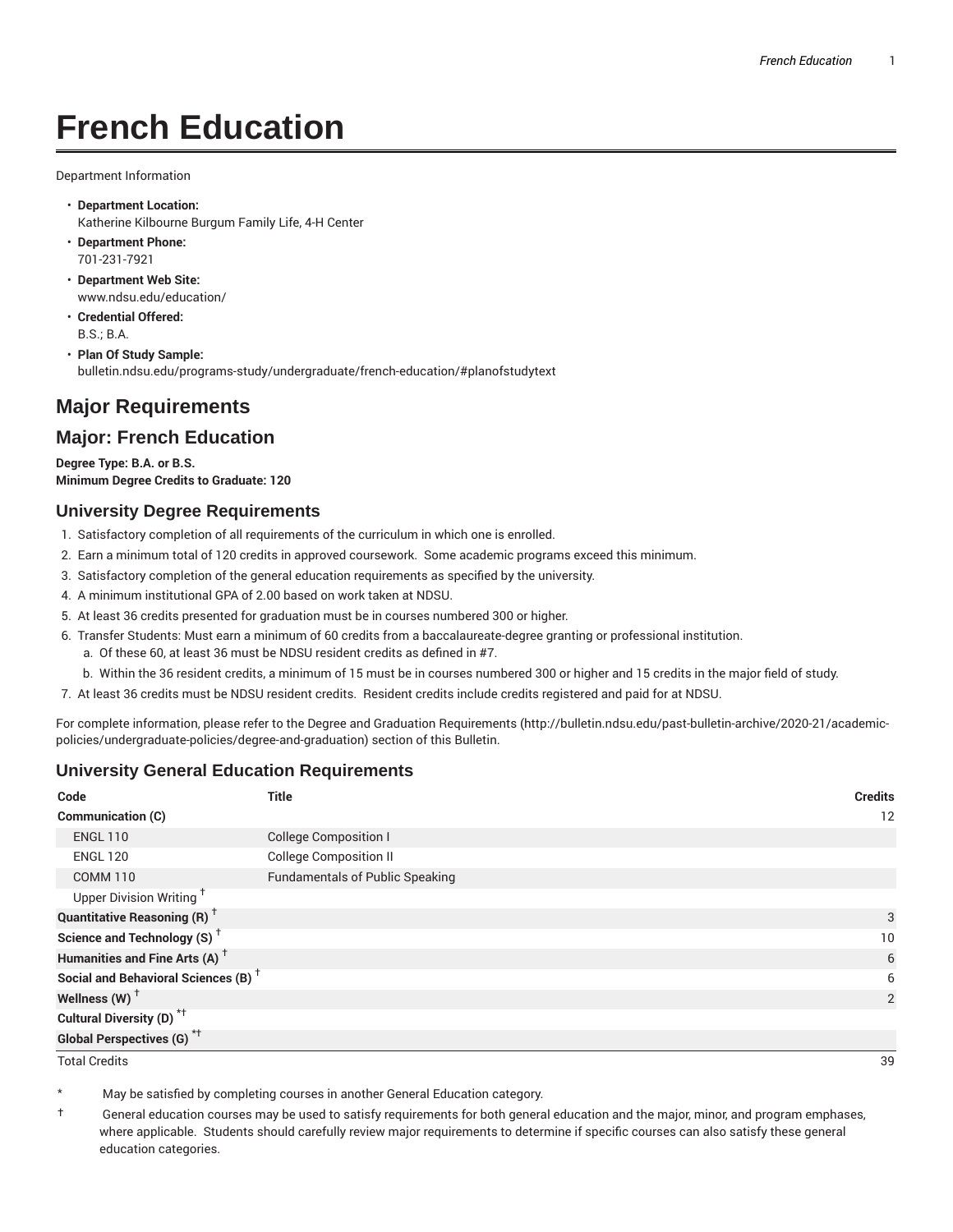• A list of university approved general education courses and administrative policies are available here (http://bulletin.ndsu.edu/past-bulletinarchive/2020-21/academic-policies/undergraduate-policies/general-education/#genedcoursestext).

#### **Major Requirements**

| .                                                             |                                                                                                                                                                                                                                                                           |                           |
|---------------------------------------------------------------|---------------------------------------------------------------------------------------------------------------------------------------------------------------------------------------------------------------------------------------------------------------------------|---------------------------|
| Code                                                          | <b>Title</b>                                                                                                                                                                                                                                                              | Credits                   |
| <b>Teaching Specialty Requirements</b>                        |                                                                                                                                                                                                                                                                           |                           |
|                                                               | A GPA of 2.75 or better in the teaching specialty is required for placement in student teaching and exit from the program.                                                                                                                                                |                           |
|                                                               | A minimum grade of 'B' is required in the teaching specialty courses.                                                                                                                                                                                                     |                           |
| <b>FREN 311</b>                                               | <b>French Conversation and Composition I</b>                                                                                                                                                                                                                              | 3                         |
| <b>FREN 312</b>                                               | French Conversation and Composition II                                                                                                                                                                                                                                    | 3                         |
| <b>FREN 315</b>                                               | <b>Contemporary France</b>                                                                                                                                                                                                                                                | $\ensuremath{\mathsf{3}}$ |
| <b>FREN 350</b>                                               | Introduction to French Linguistics and Pronunciation                                                                                                                                                                                                                      | 3                         |
| <b>FREN 360</b>                                               | Studies in Language and Style (May satisfy general education category C)                                                                                                                                                                                                  | 3                         |
| <b>FREN 401</b>                                               | Approaches to Literature                                                                                                                                                                                                                                                  | 3                         |
| Select four of the following:                                 |                                                                                                                                                                                                                                                                           | 12                        |
| <b>FREN 340</b>                                               | The French-Speaking World                                                                                                                                                                                                                                                 |                           |
| <b>FREN 345</b>                                               | Women in French Literature                                                                                                                                                                                                                                                |                           |
| <b>FREN 365</b>                                               | Advanced Conversation Through Contemporary Culture                                                                                                                                                                                                                        |                           |
| <b>FREN 370</b>                                               | Translation: Practice and Theory                                                                                                                                                                                                                                          |                           |
| <b>FREN 410</b>                                               | French Literature & Culture before 1800                                                                                                                                                                                                                                   |                           |
| <b>FREN 412</b>                                               | French Literature & Culture since 1800                                                                                                                                                                                                                                    |                           |
| <b>FREN 420</b>                                               | Themes & Topics in French Literature & Culture                                                                                                                                                                                                                            |                           |
| <b>FREN 422</b>                                               | Genres in French Literature                                                                                                                                                                                                                                               |                           |
| <b>Study Abroad &amp; Capstone Experience</b>                 |                                                                                                                                                                                                                                                                           |                           |
| <b>FREN 492</b>                                               | Study Abroad (min 1 semester-14 weeks-at 300+ level in a program pre-approved by Modern Languages<br>Dept.)                                                                                                                                                               | $1 - 15$                  |
| <b>FREN 489</b>                                               | Senior Thesis (Consult department/adviser semester before enrolling)                                                                                                                                                                                                      | -1                        |
| <b>Foreign Language</b>                                       |                                                                                                                                                                                                                                                                           | 8                         |
|                                                               | A minimum of one year of a second foreign language is required with grades of 'C' or better in both courses.                                                                                                                                                              |                           |
| <b>Ancillary Electives</b>                                    |                                                                                                                                                                                                                                                                           | 6                         |
|                                                               | Choose at least two courses from the following areas: Western Civilization, History of Europe or Africa, World Literature or Mythology, or any<br>area of linguistics. Consult department or adviser for approved list. May count towards general education requirements. |                           |
| <b>Professional Education Requirements</b>                    |                                                                                                                                                                                                                                                                           |                           |
| A grade of 'C' or better is required inthe following courses. |                                                                                                                                                                                                                                                                           |                           |
| <b>EDUC 321</b>                                               | Introduction to Teaching                                                                                                                                                                                                                                                  | 3                         |
| <b>EDUC 322</b>                                               | <b>Educational Psychology</b>                                                                                                                                                                                                                                             | 3                         |
| <b>EDUC 451</b>                                               | Instructional Planning, Methods and Assessment                                                                                                                                                                                                                            | $\sqrt{3}$                |
| <b>EDUC 481</b>                                               | Classroom Practice Methods of Teaching I: (Lang)                                                                                                                                                                                                                          | 3                         |
| <b>EDUC 485</b>                                               | <b>Student Teaching Seminar</b>                                                                                                                                                                                                                                           | $\mathbf{1}$              |
| <b>EDUC 486</b>                                               | Classroom Management for Diverse Learners                                                                                                                                                                                                                                 | 3                         |
| <b>EDUC 487</b>                                               | <b>Student Teaching</b>                                                                                                                                                                                                                                                   | $\mathsf g$               |
| <b>EDUC 488</b>                                               | <b>Applied Student Teaching</b>                                                                                                                                                                                                                                           | 3                         |
| <b>EDUC 489</b>                                               | Teaching Students of Diverse Backgrounds                                                                                                                                                                                                                                  | 3                         |
| <b>Total Credits</b>                                          |                                                                                                                                                                                                                                                                           | 77-91                     |

## **Degree Requirements and Notes**

• A GPA of 2.75 or better in professional education as well as passing the appropriate Praxis II exam are required to exit the program.

• Of the 28 required credits of French, a minimum of 15, in addition to the capstone, must be resident credit (i.e. taken at NDSU, cannot be Tri-College nor study abroad).

• Courses taken *Pass/Fail* will not be used to satisfy any requirements other than total credits.

• See School of Education (https://www.ndsu.edu/education) for admission requirements